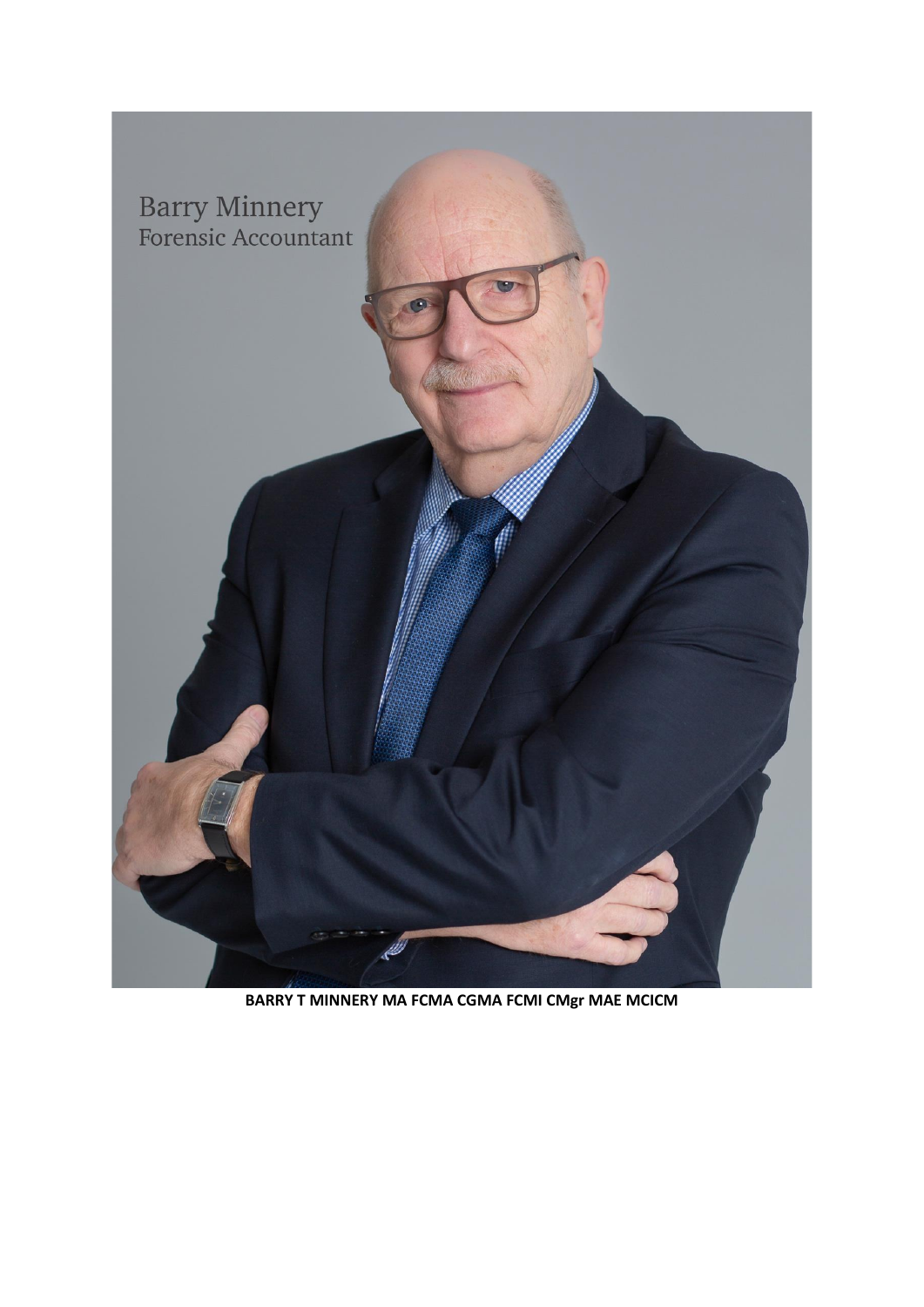## **PROFILE**

I am a Practising Chartered Management Accountant whose extensive and comprehensive business experience enable me to accept instructions for all forms of forensic accounting work including:

- loss of profits and earnings
- fraud
- money-laundering
- proceeds of crime and confiscation
- professional negligence
- business valuation
- business interruption and consequential loss
- family law.

I accept instructions which are privately and insurance funded and legally aided and my standard turnaround time is three weeks.

## **EXPERT WORK AND ACCREDITATION**

I have prepared court compliant reports for:

| Criminal:   | Proceeds of Crime Act; fraud and theft for Defendant and Crown including joint<br>statements                                                                                                                                                                                                                                         |
|-------------|--------------------------------------------------------------------------------------------------------------------------------------------------------------------------------------------------------------------------------------------------------------------------------------------------------------------------------------|
| Civil:      | Personal injury; loss of profits and earnings; business interruption including joint<br>statements                                                                                                                                                                                                                                   |
| Family law: | Sole joint expert reports on business valuation for divorce; I have acted as a Client<br>Representative at 1 <sup>st</sup> tier tribunal appeals for CMS; carried out financial investigation<br>for CMS; Probate and IHT as attorney for foreign domicile; advised on Continuing<br>Healthcare and Capital Gains Tax for buy to let |

I am a Practising Member of the Academy of Experts and a member of the experts' panel of Premex, Foresight Clinical Services and MEWA LLP. I am on the experts register of:

- The Association of Personal Injury Lawyers
- National Expert Witness Agency
- UK Register of Expert Witnesses